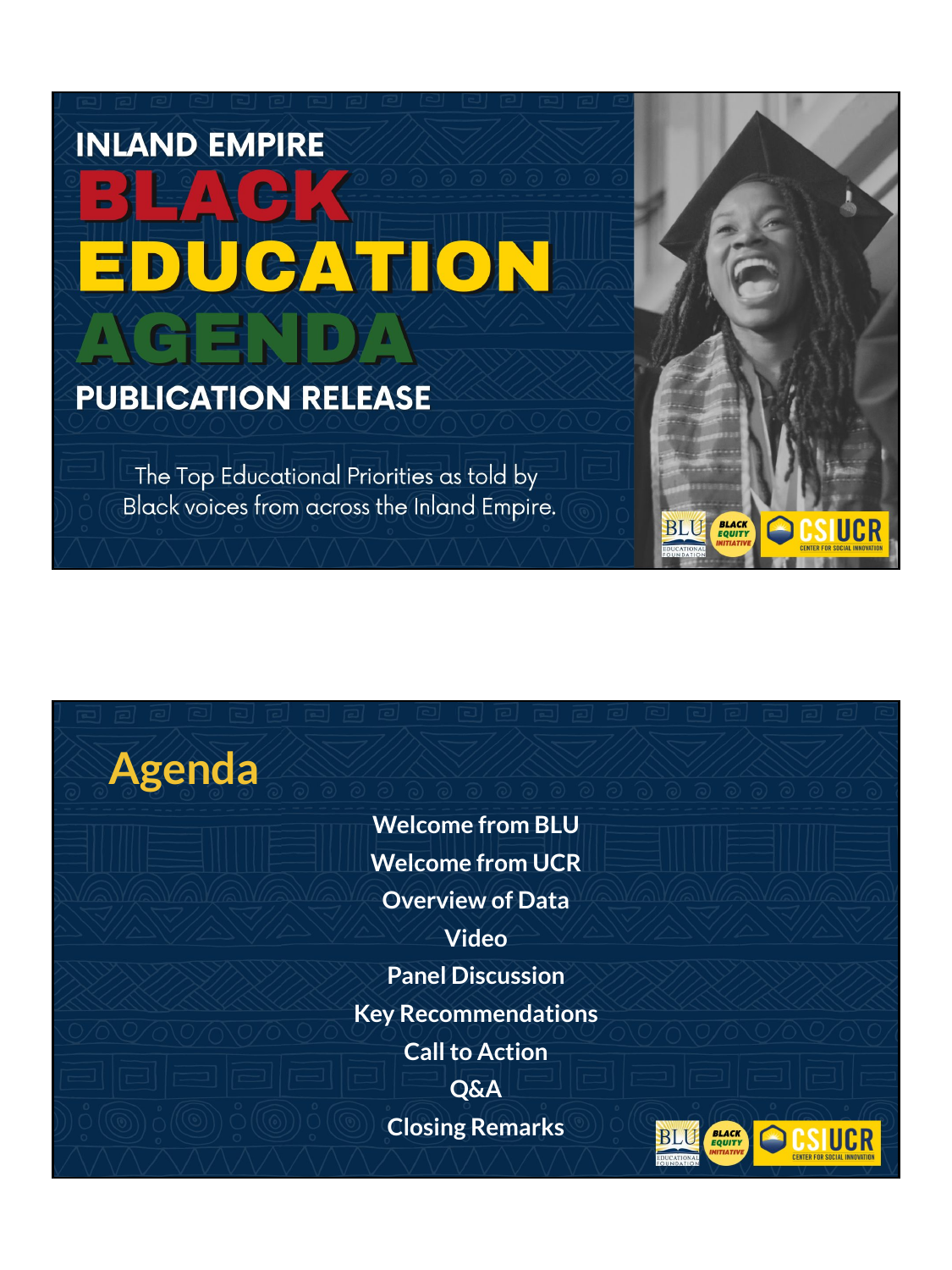### **The Study**

#### **955 Participants responded to the following question:**

- **●** What is your number 1 educational priority for Black Students? Why?
	- **○ Academic success**
	- **○ Black History**
	- **○ College and Career Access**
	- **○** Community Service
	- **○** Discipline and Suspension
	- **○** Early Childhood Education
	- **○ Effective Teachers**
	- **○** Extra-Curricular Activities
- **○** Family and School Partnerships
- **○ Graduation rates**
- **○** Internships and Work Experience

**BLACK**<br>EQUITY

- **○** School Safety
- **○** Student Support/Resources (Social-Emotional)
- **○** Technology

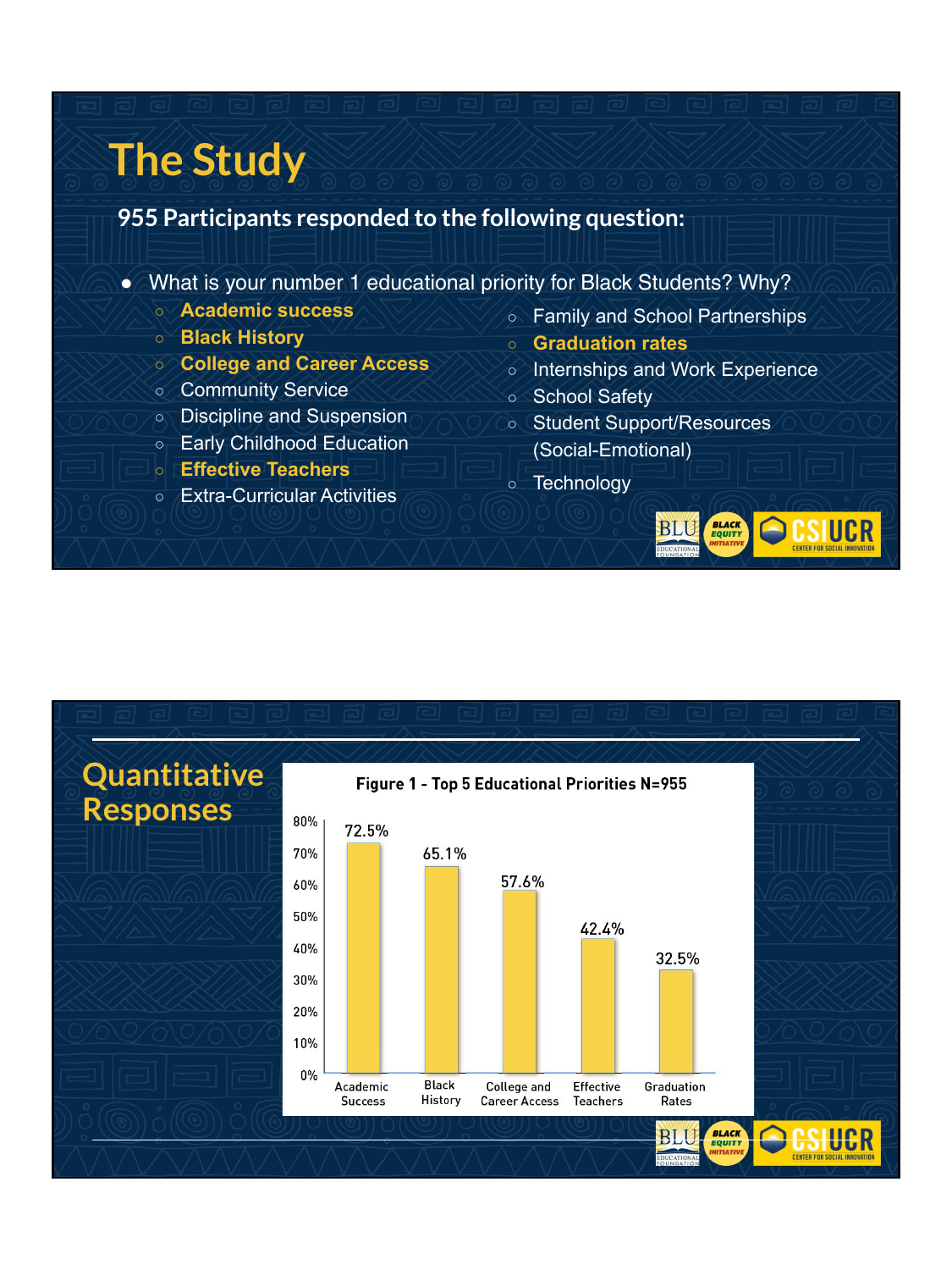

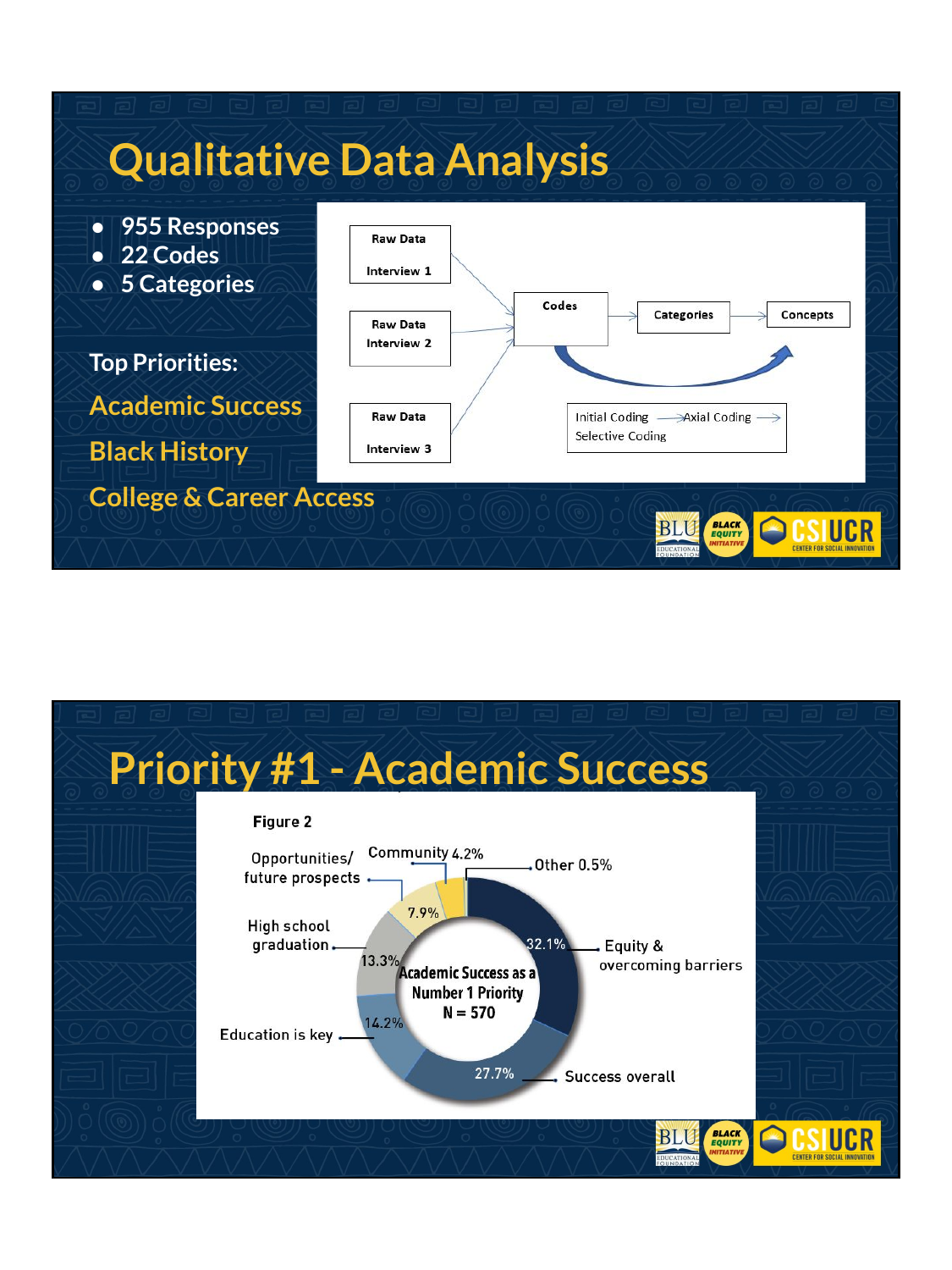

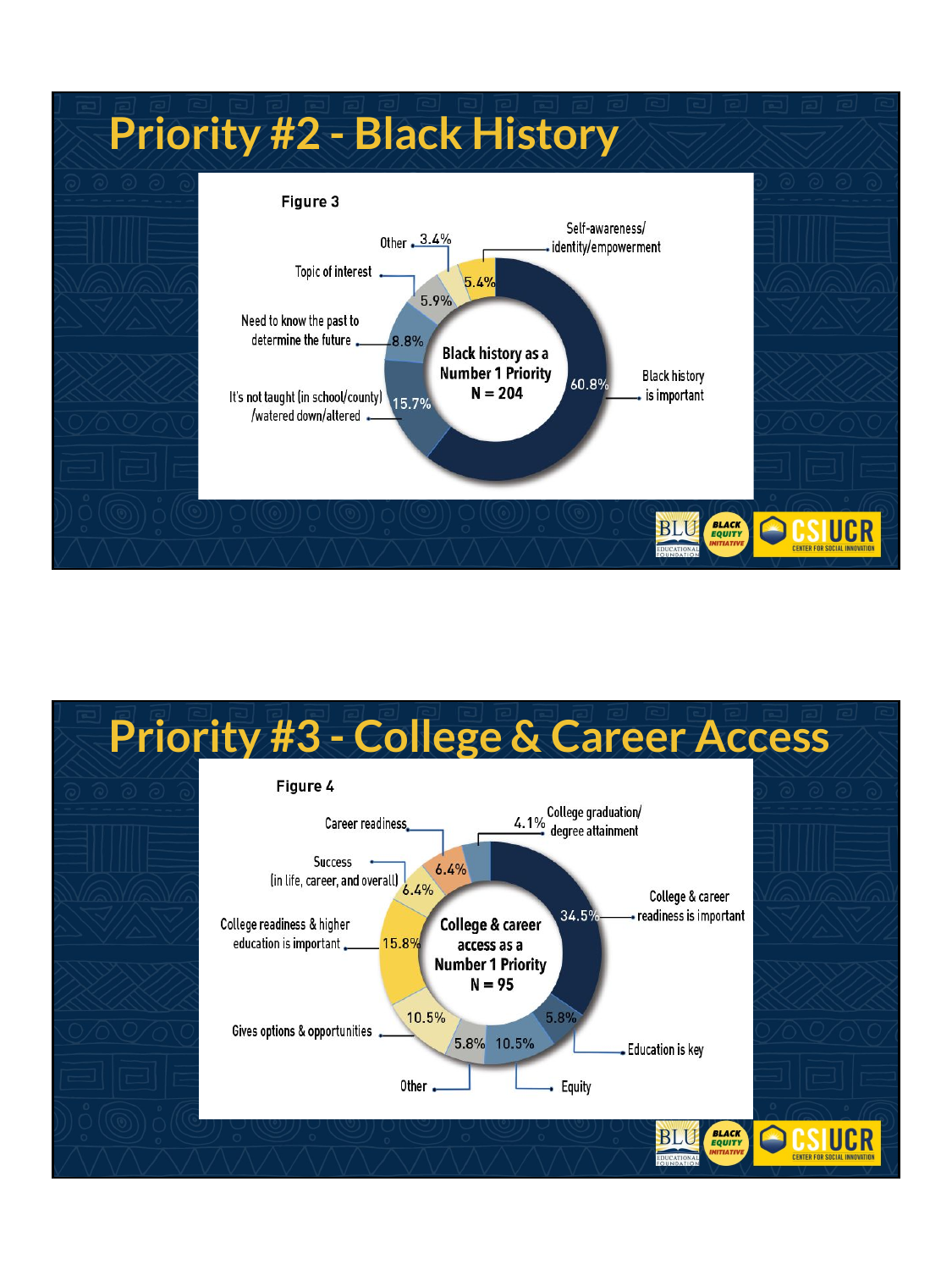## **Priority #4 - Effective Teachers**

#### Better education:

"[We] want our students to be able to be taught with a strong influence."

"Teachers should teach real, valuable material that is applicable to life."

"There are so many teachers that do not know how to teach students."

"Need more culturally proficient/responsive teachers."

"Because Black students need teachers that believe in them & have their best interests in mind. I believe effective teachers care about their students & what they're teaching said students."

"I want to become a teacher but not just to teach math but to educate our youth on something more."

"History has shown that effective teaching methods produce positive lasting results"

"Effective Teachers make students want to learn"

### **Priority #4 - Effective Teachers Better Education: Continued**

"Teachers who know how to make connections with students, build positive relationships, and are in touch with how the world has shaped them, can therefore provide an equitable learning environment for students. Students in such healthy learning environments, when coupled with rigorous, challenging and interesting educational activities, will be able to prosper as learners. The effective teacher finds opportunities to immerse the students' backgrounds into the curriculum and engages the students in the joy of learning and discovery."

"When you don't understand something you should have a teacher who is willing to go the extra mile and make sure you understand what is being taught or effective teachers makes subjects easier to understand.

"Students can not be successful without effective teachers."

"We need more educators better suited to teach minority students."

"We need effective, caring, unbiased teachers teaching "our" children. Teachers with a heart for diversity and the ability to look beyond the classroom."

"A teacher that can present information with real life application is what creates an actual learning environment and this is vital to their success in life. Students need to connect with the importance of why the curriculum is important so they're embrace & engage it."

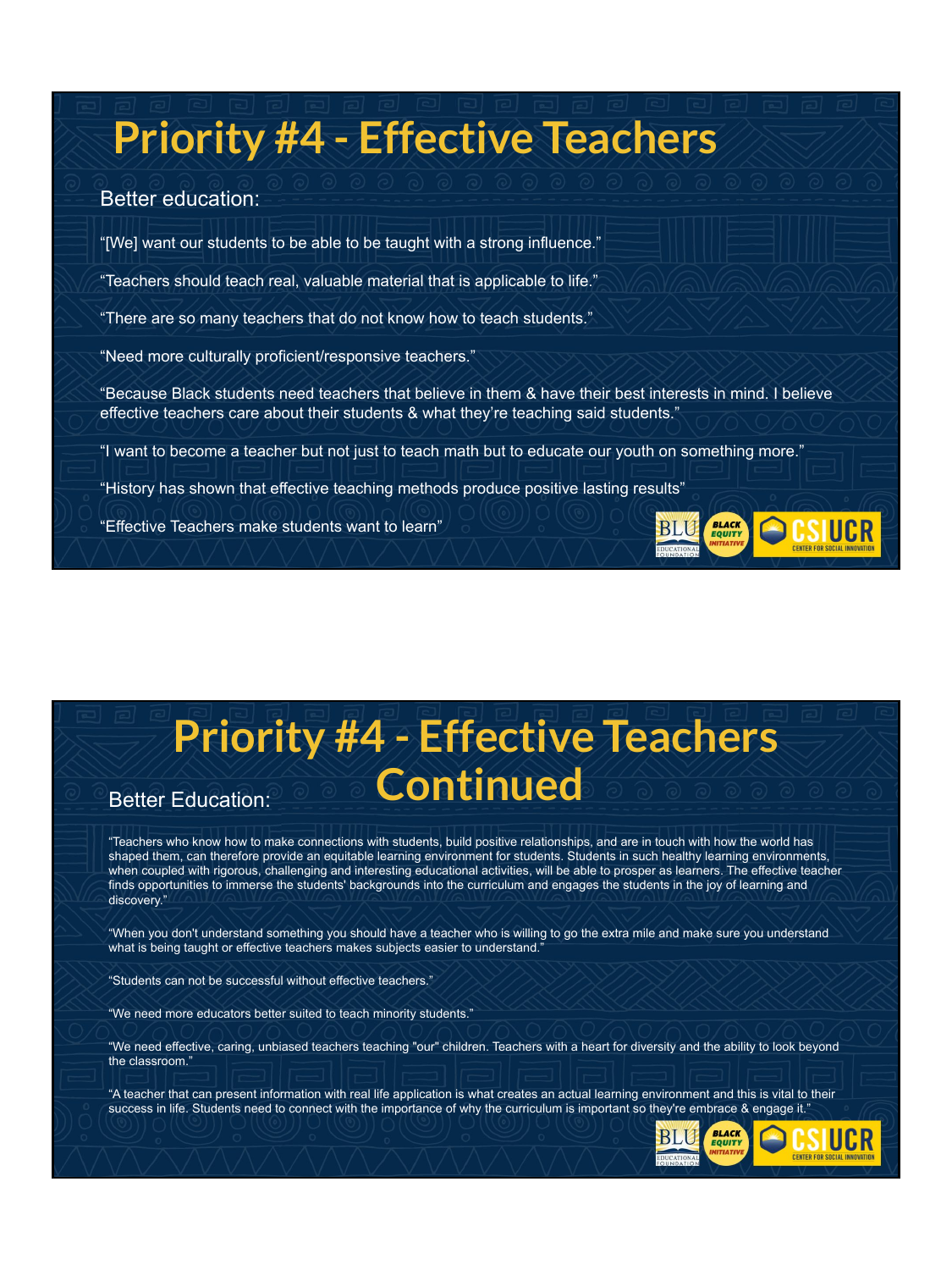## **Priority #5 - Graduation Rates**

- "Education is the most powerful tool that young people can have to gain access to opportunities." "I want black students to have better education so they can succeed in life."
- "The current grad. Rate is very slow. When we focus in getting those up for Black students, we can focus on getting them better college/ career access."
- "Many feel as if they can't make it out of the hood so they give up before trying."
- "want to see completed studies and higher chance of employment."
- "Because not enough black students graduate because they don't have the opportunity to learn as much as white students."
- "More black graduates equals less black prisoners."
- "Make sure our kids do not get left behind."
- "Everybody should graduate."
- "Not enough AA [African Americans] are graduating from high school."
- "Graduation allows the individual to enter into the game towards success."
- "Graduation of any kid in college is a major key to his success. It will also reduce the poverty re-<br>community " community."

### **[Town Hall Video](http://www.youtube.com/watch?v=Uf1kmqmqeiE)**

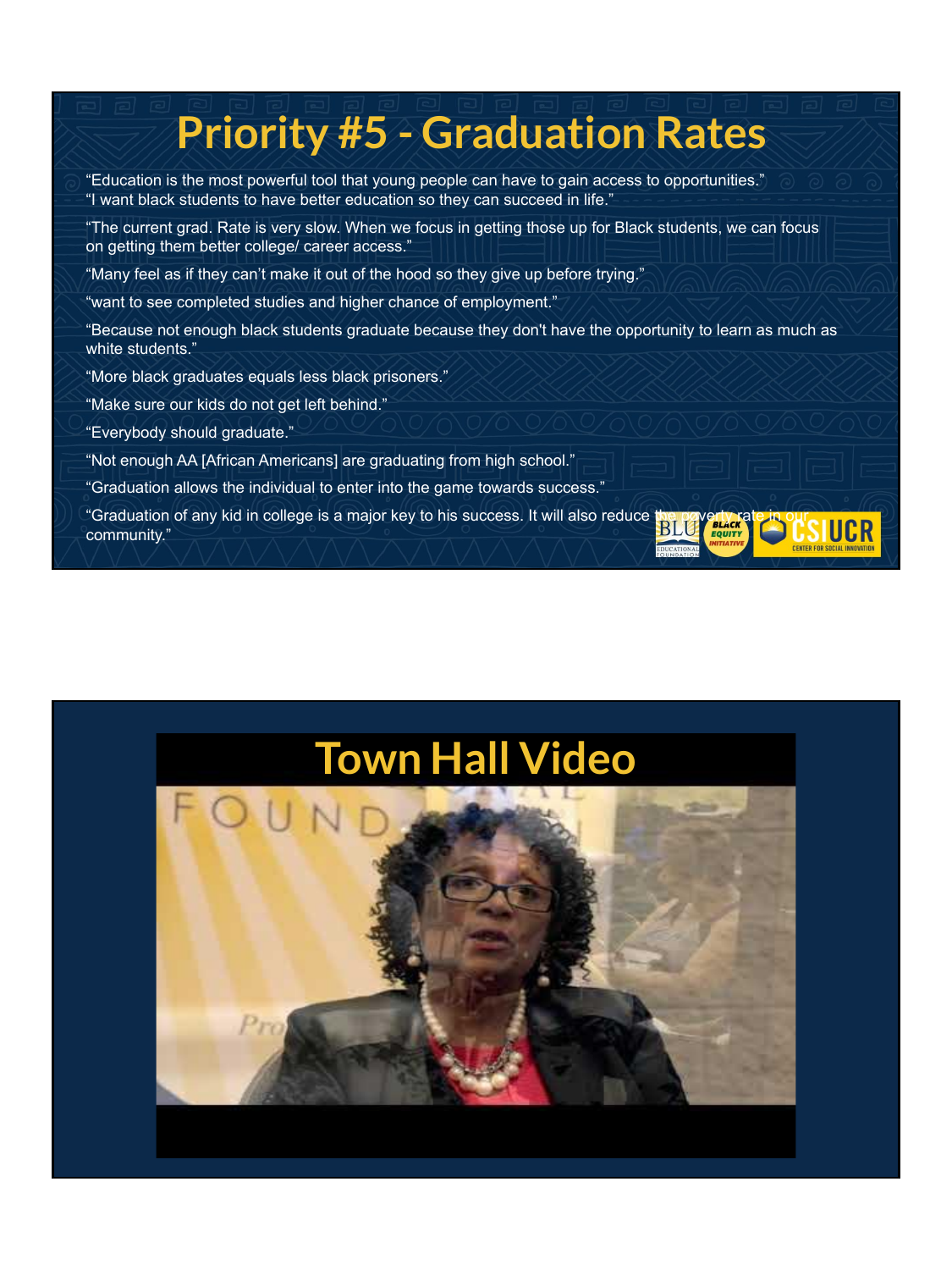### Recommendations - Academic Success

#### **Institutions**

Train school and district leaders to utilize a Culturally Responsive Leader ship Framework to strengthen four key behaviors:

(a) critical self-awareness,

(b) culturally responsive curriculum, instruction, and teacher preparation,

(c) culturally responsive and inclusive school environments, and (d) engaging students and parents in community contexts.

#### **Institution & Community Partnerships**

Create an asset map with local nonprofit organizations and churches that can offer services and support to students and families.

### Recommendations - Black History

#### **Institutions**

Infuse the study of Black history into the PreK-12 curriculum.

Create a Black Studies college and career pathway.

#### **Institution & Community Partnerships**

Collaborate with community members to enhance Black studies curriculum through school activities and project based learning

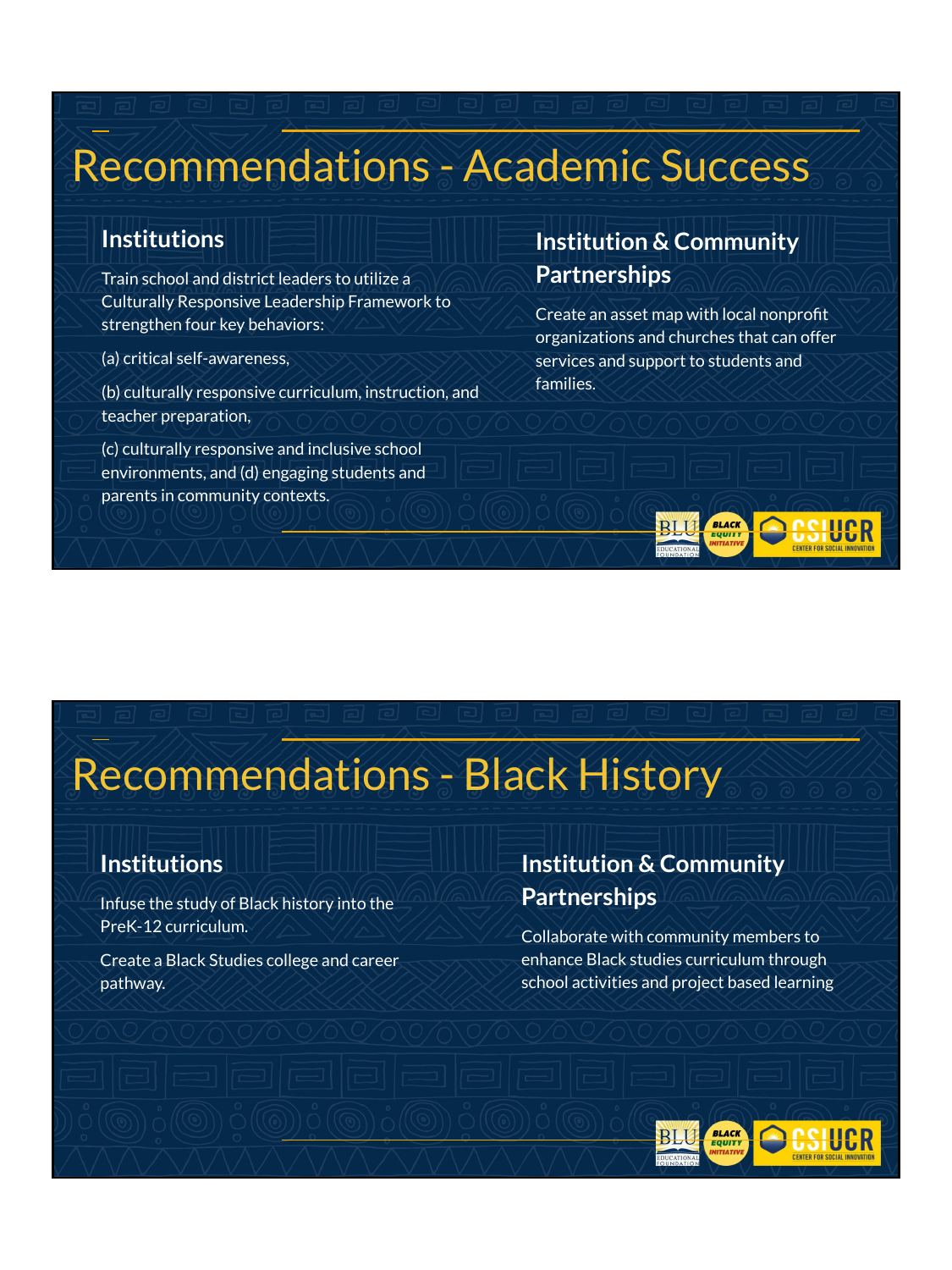### Recommendations - College & Career Access

#### **Institutions**

Create an articulation agreement between high schools and post-secondary institutions to include Dual-enrollment programs.

Provide sufficient Career and Technical Education courses of interest to Black students

#### **Institution & Community Partnerships**

Invite community members and colleges to meet and discuss career and college options.

Create family and community college visits and open house activities.

### Recommendations - Effective Teachers

#### **Institutions**

Establish a pipeline of quality teachers and administrators by prioritizing and incentivizing the recruitment, hiring, and retention of African-American educators.

Create an Education/Teacher Pathway and Pipeline for future Black teachers.

#### **Institution & Community Partnerships**

Include parents and community members as an integral part of the hiring and development of teachers and professors.

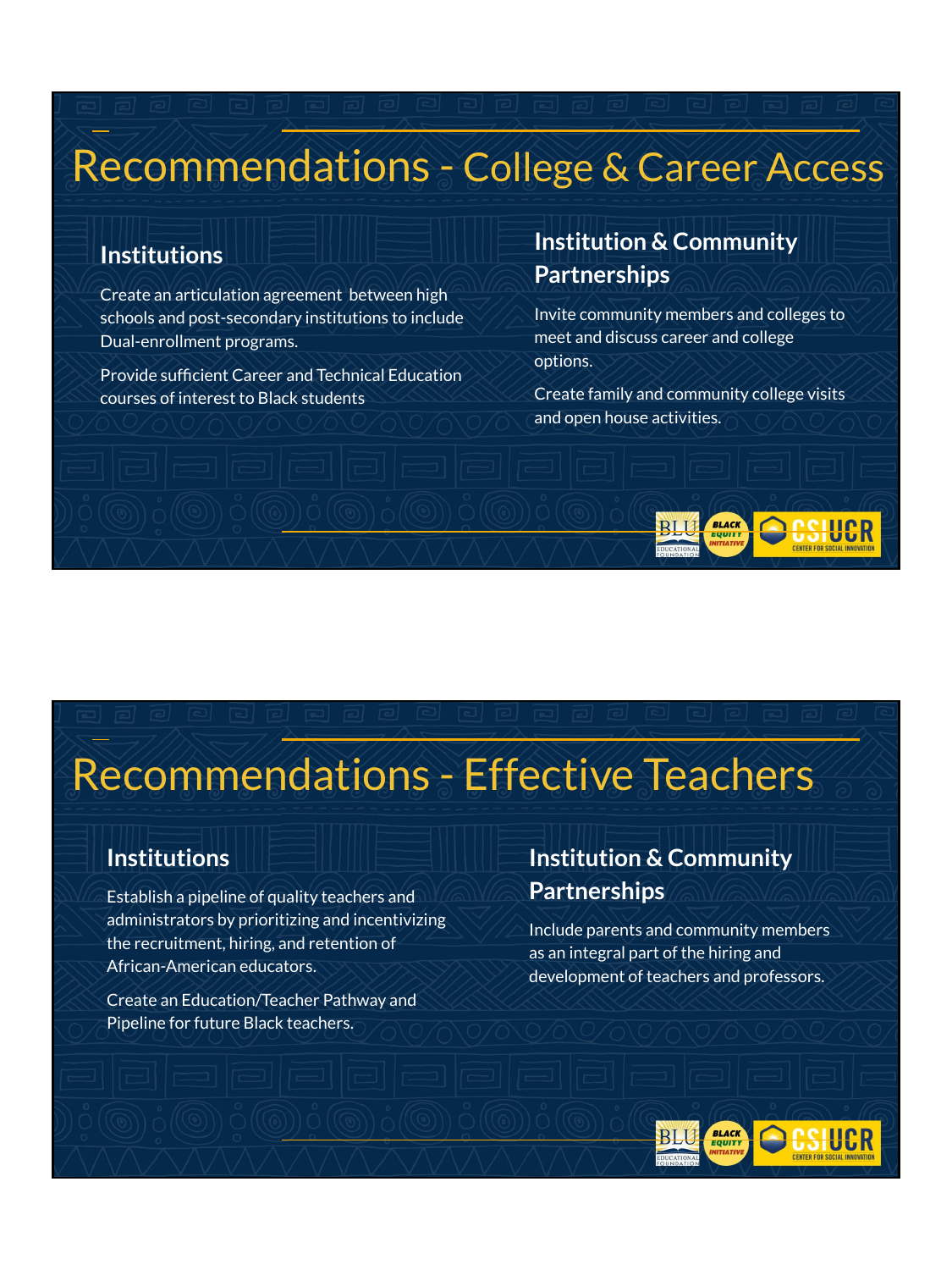## **Call to Action**

- 1. Name Black/African American students in the LCAP (Local Control & Accountability Plan).
- 2. Create, Support, and Fund an Equity Officer position and/or Department
- 3. Create a recruitment, retention, and graduation plan and strategy for Black students at all levels, preschool through college.
- 4. Recruit, hire, retain and promote Black teachers, professors and educational staff.
- 5. Provide leadership development opportunities to build the skills of parents and community members to advocate for and support Black student achievement. SIUCR